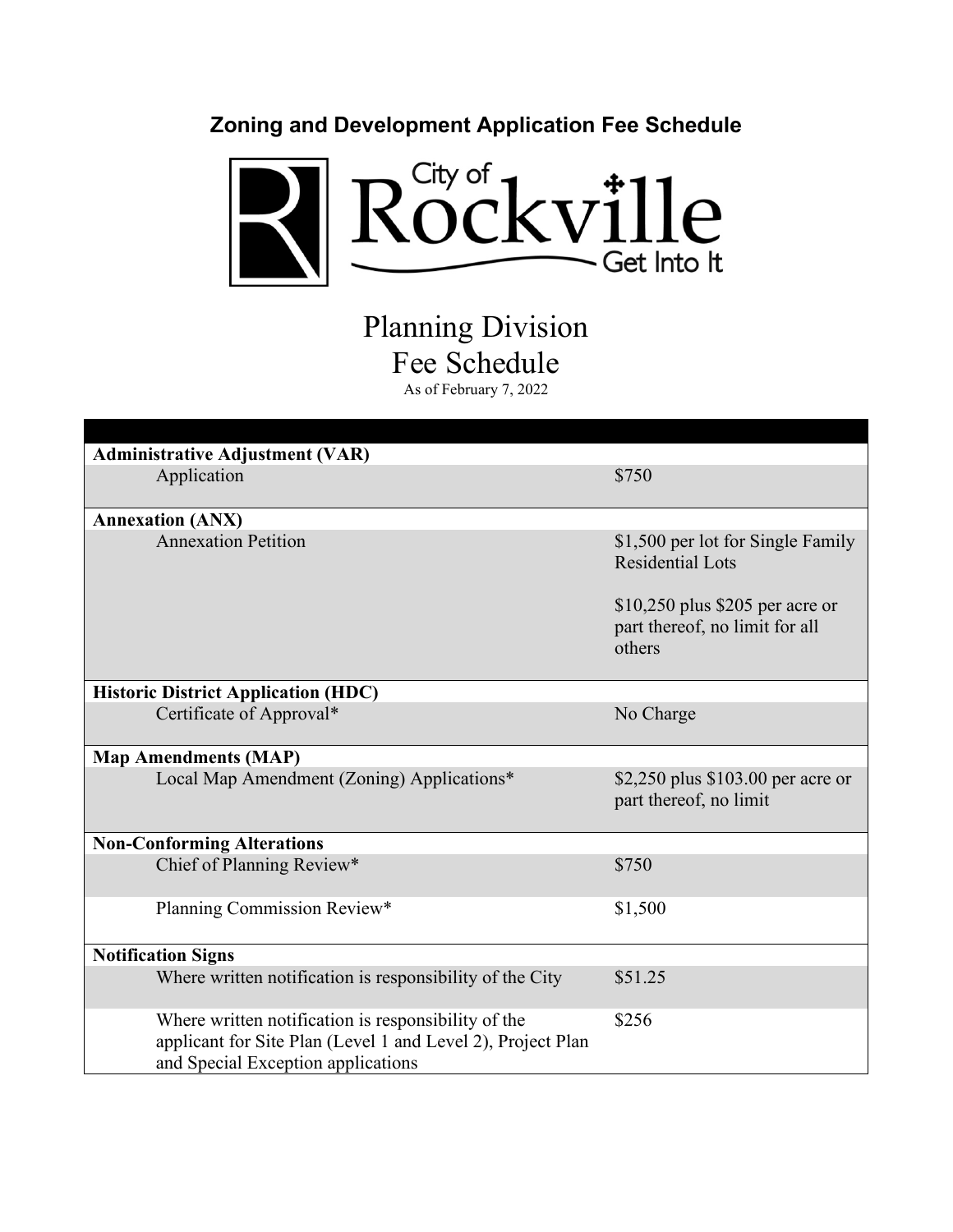| <b>Other Fees</b>                                                    |                                                                                                                 |
|----------------------------------------------------------------------|-----------------------------------------------------------------------------------------------------------------|
| Zoning Compliance Verification Letter                                | \$308                                                                                                           |
| Application Resubmission Fee $-3rd$ and Subsequent                   | \$513                                                                                                           |
| Project Plan Resubmission Fee - 3rd and Subsequent                   | \$2,050                                                                                                         |
| Plats (PLT)                                                          |                                                                                                                 |
| Preliminary Plan                                                     | \$2,255 plus \$51.25 per lot                                                                                    |
| Final Record Plat – Existing Single Unit Detached<br>Residential Lot | \$205                                                                                                           |
| Final Record Plat - All Others                                       | \$790 plus \$51.50 per lot                                                                                      |
| Ownership Plat                                                       | \$3,385 per plan plus \$113 per<br>Ownership lot                                                                |
| Project Plan (PJT)                                                   |                                                                                                                 |
| New Application*                                                     | \$10,250 plus \$20.00 for each<br>1,000 square feet of non-<br>residential an \$20.50 for each<br>dwelling unit |
| Minor Modification                                                   | \$2,255                                                                                                         |
| Major Modification**                                                 | Same as Initial Fee                                                                                             |
| <b>Pre-Application (PAM)</b>                                         |                                                                                                                 |
| PAM Submittal (Where required; non-refundable)                       | \$513                                                                                                           |
| <b>Sign Permits (SGN)</b>                                            |                                                                                                                 |
| All signs<br>Investigation of erection of a sign without a permit:   | \$100                                                                                                           |
| In a single unit detached residential zone                           | \$180                                                                                                           |
| In all other zones                                                   | \$358.75                                                                                                        |
|                                                                      |                                                                                                                 |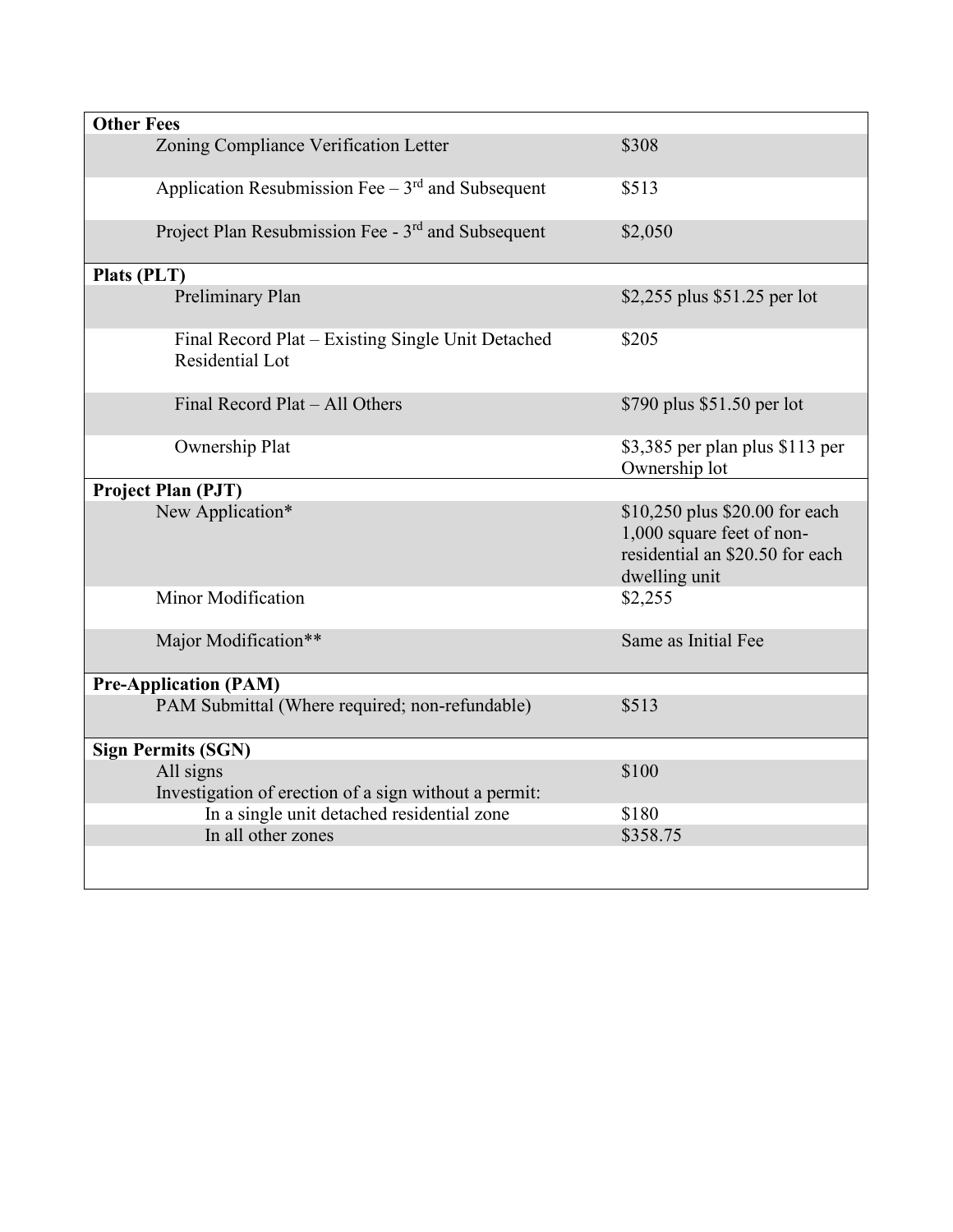| <b>Site Plan (STP)</b>                                                                                                                                                                                                                                                                                                                                |                                                                                                                                                |
|-------------------------------------------------------------------------------------------------------------------------------------------------------------------------------------------------------------------------------------------------------------------------------------------------------------------------------------------------------|------------------------------------------------------------------------------------------------------------------------------------------------|
| Level $1*$                                                                                                                                                                                                                                                                                                                                            | \$2,565 plus \$20.50 for each<br>1,000 square feet (GFA) of<br>non-residential use or portion<br>thereof and \$20.50 for each<br>dwelling unit |
| Level $2^*$                                                                                                                                                                                                                                                                                                                                           | \$3,075 plus \$20.50 for each<br>1,000 square feet of non-<br>residential use or portion<br>thereof and \$20.50 for each<br>dwelling unit      |
| Major Amendment**                                                                                                                                                                                                                                                                                                                                     | Same as Initial Fee                                                                                                                            |
| Minor Amendment                                                                                                                                                                                                                                                                                                                                       | \$1,540                                                                                                                                        |
| Mobile Use                                                                                                                                                                                                                                                                                                                                            | \$308                                                                                                                                          |
| Renew Mobile Use                                                                                                                                                                                                                                                                                                                                      | \$308                                                                                                                                          |
| Minor Amendment for Commercial Redevelopment                                                                                                                                                                                                                                                                                                          | \$2,565 plus \$20.50 for each<br>1,000 square feet (GFA) or<br>portion thereof                                                                 |
| <b>Special Exception (SPX)</b>                                                                                                                                                                                                                                                                                                                        |                                                                                                                                                |
| Minor Amendment to Existing SPX**                                                                                                                                                                                                                                                                                                                     | $\frac{1}{2}$ of Initial Fee                                                                                                                   |
| Major Amendment to Existing SPX**                                                                                                                                                                                                                                                                                                                     | Same as Initial Fee                                                                                                                            |
| Tier 1*:                                                                                                                                                                                                                                                                                                                                              |                                                                                                                                                |
| <b>Accessory Apartment;</b>                                                                                                                                                                                                                                                                                                                           | \$500                                                                                                                                          |
| All others (listed below)<br>Swimming Pool (non-accessory); Home based business<br>(major); Taxicab Service; Charitable and philanthropic<br>institutions; Veterinarian office; Bed and breakfast<br>lodging; Child care center $(9 - 12 \text{ children})$ .                                                                                         | \$2,500                                                                                                                                        |
| Tier 2*:                                                                                                                                                                                                                                                                                                                                              | \$5,000                                                                                                                                        |
| Adult day care; Personal living quarters; Pawnbroker;<br>Child care center (more than 12 children); Group home<br>(large); housing for senior adults with disabilities; Life<br>care facility; Nursing home; Outdoor and Indoor<br>recreational establishment (commercial, except shooting<br>gallery or range); Restaurant in the I-L zone; Shooting |                                                                                                                                                |